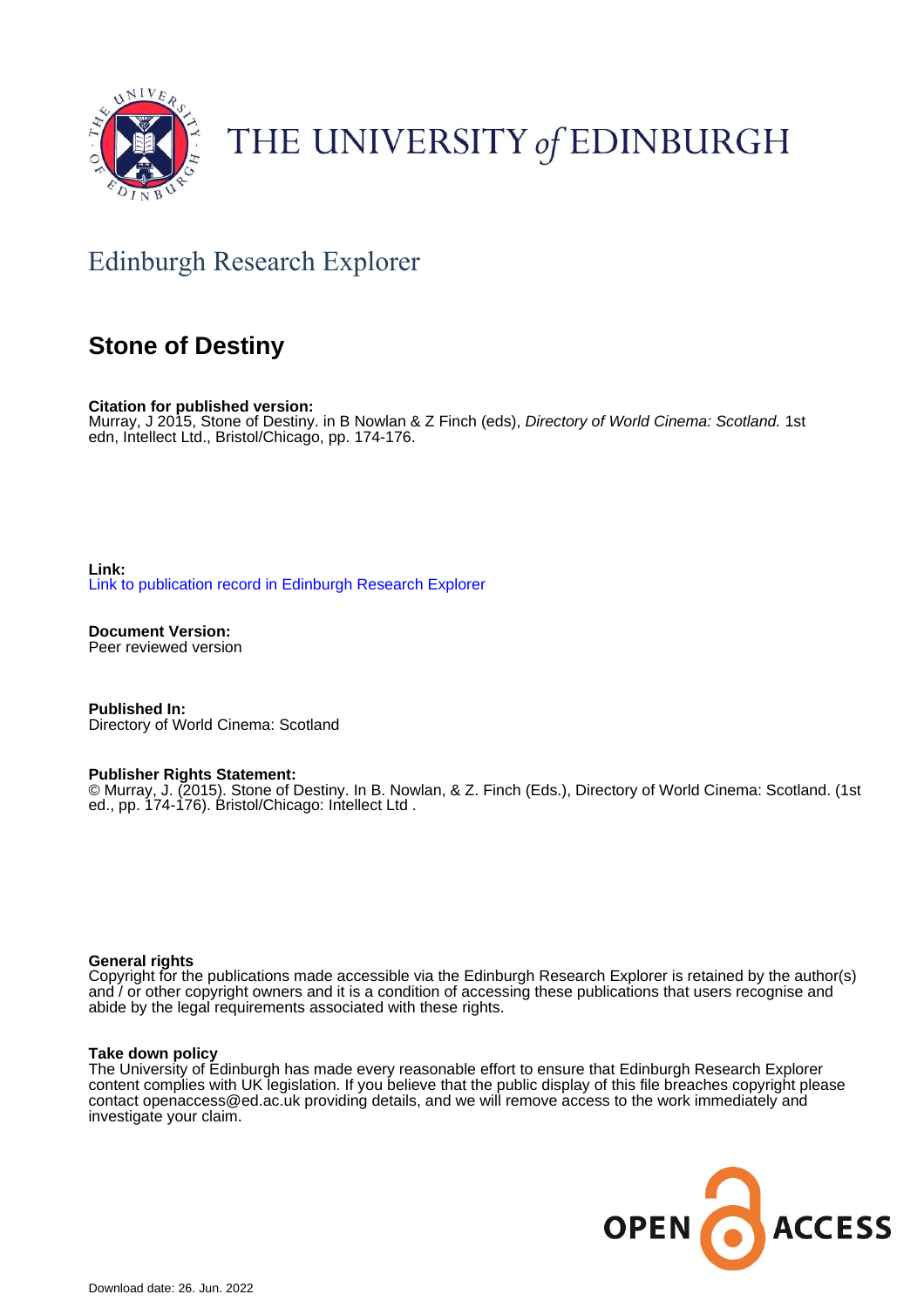Title: *Stone of Destiny* Country of Origin: Canada, UK Year: 2008 Language: English Production Companies: Infinity Features Entertainment, The Mob Film Company, Alliance Films, Téléfilm Canada, Scottish Screen National Lottery Fund, The Harold Greenberg Fund Filming Location: Arbroath, Glasgow, London, Vancouver Director: Charles Martin Smith Producers: Andrew Boswell, Alan Martin, Rob Merilees Screenwriters: Charles Martin Smith, Ian Hamilton Art Director: Andy Thomson Editor: Fredrik Thorsen Runtime: 96 minutes

Cast (Starring): Charlie Cox, Kate Mara, Stephen McCole, Billy Boyd, Robert Carlyle

**Synopsis:** Based on a true story, *Stone of Destiny* narrates the tale of a daring heist jointly fuelled by the audacity of young minds and the tenacity of old mindsets. Ian Hamilton is a Glasgow University student at the start of the 1950s. Drawn increasingly into the political movement for Scottish Home Rule, a campaign led by the University's charismatic Rector, John MacCormick, Ian concludes that a grand symbolic gesture is required to precipitate a significant constitutional change to what he sees as Scotland's subordinate place within the wider United Kingdom. With the help of a small group of student friends – Bill, Kay, Gavin, and Alan – he hatches a plan to repatriate the Stone of Destiny, the ceremonial rock upon which Scottish monarchs were once anointed, from its place underneath the Coronation Chair at Westminster Abbey in London. The Stone was forcibly removed from Scotland to that location by the English King Edward I in 1296 AD, in an act intended to support his claim that English monarchs possessed the inalienable right to exercise superiority over their Scottish counterparts. After a series of mishaps, mistakes, and miscommunications, Ian and his comrades manage to steal the Stone from Westminster on Christmas Day, first hiding it in a remote part of the English countryside and later placing it on the altar of Arbroath Abbey in northeast Scotland. Spontaneous popular celebrations in Scotland greet the students' actions. As Ian and the others are arrested at Arbroath, he triumphantly informs a journalist that he and his companions are 'the children of Scotland'. Closing inter-titles inform viewers that the students were never prosecuted for their actions and that (in 1996) the British government eventually returned the Stone to Scotland 'on loan'.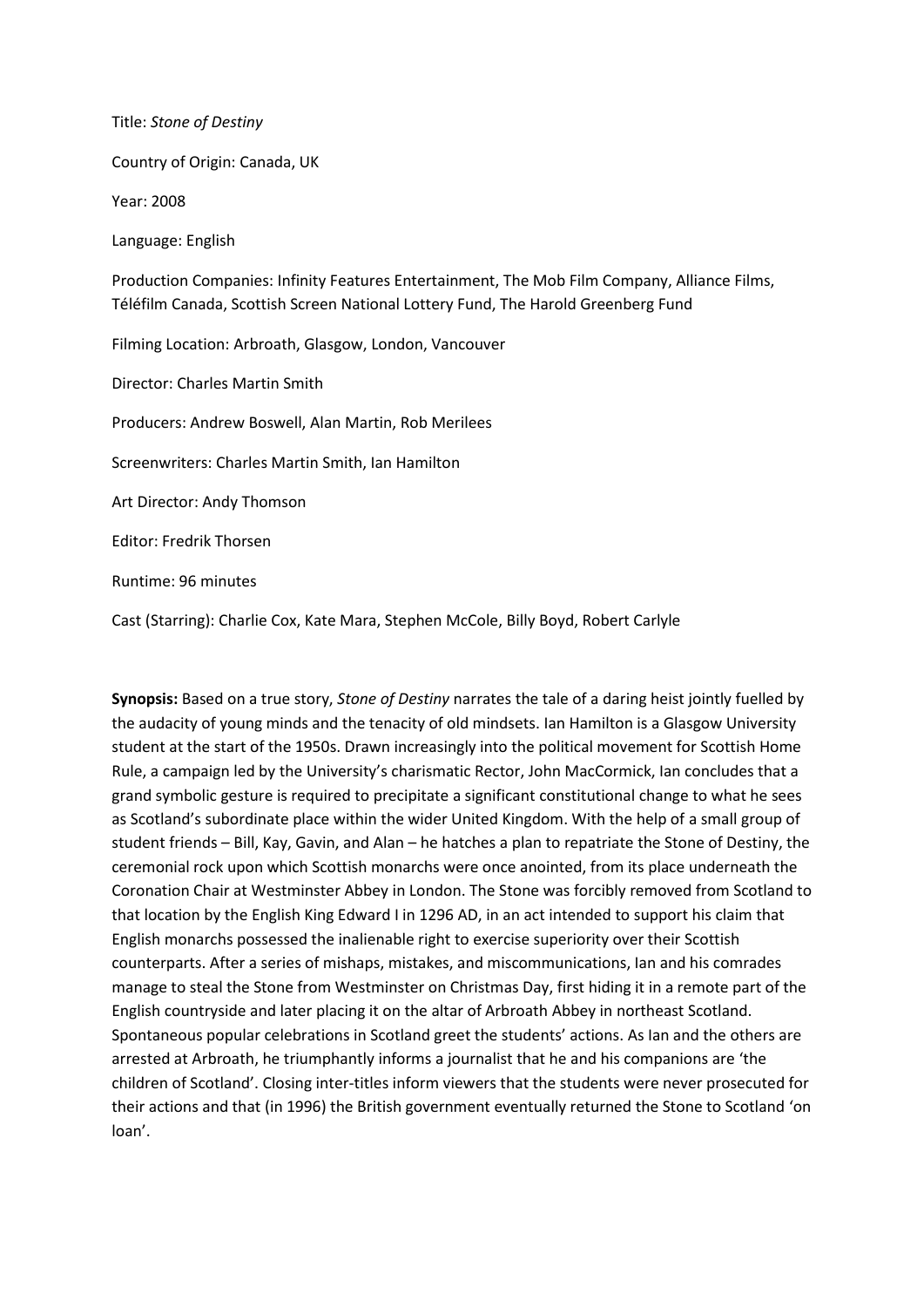**Critique:** Despite its ostensible appearance as an unapologetically mainstream and upbeat would-be international crowd-pleaser, *Stone of Destiny* in fact struggles painfully to chart a safe course between opposing poles of apolitical sentiment and ideologically complex and contentious matters of Scottish history and contemporary politics. Granted, director Charles Martin Smith's movie is conspicuously full-throated in its conscious celebration of 1950s Scottish nationalist students' youthful ardour and idealism. But, even in this sense, however, the film approaches the Stone of Destiny's story, and what that narrative symbolises within the specific national and political contexts of the British Islands, less as an end in and of itself and more as a vehicle for something else entirely. Strip away the Scottish accents and agitation for self-determination and one is left with a series of heart-warming platitudes—"our children are the future," "the old accept the world as it is, the young imagine the world as it could be"—which have populated innumerable feel-good movies set within countless different national territories. Thus, while Ian's voiceover accompanying *Stone of Destiny*'s opening scene remembers how 'I was young and full of passion for my country', we might plausibly suggest that the movie is far more attracted to, and sure-footed in, its engagement with the universal theme of "young passion" than it is with the accompanying, and more culturally specific, one of "country."

Of course, it must be admitted that this is not how *Stone of Destiny* appears on the surface. Set at the start of the 1950s, the movie freely borrows a range of motifs from what was one of the most prominent and popular British cinematic cycles of the decade in question, the WWII movie. In the case of this modern-day film, however, it is British officials and the British state that assume the role of repressive antagonists, while Scots students are the indomitable guerrilla fighters for freedom from colonial-cum-dictatorial rule. A number of sequences carefully foreground this subversive act of reverse cinematic quotation. An early montage of Ian and Bill plotting the Stone's liberation sees them manoeuvring toy soldiers around a map of Westminster Abbey, in what starts to feel like a remake of *The Colditz Story* (1955) starring an inanimate central protagonist. More pointedly yet, Ian's closing voiceover quotes from the 1320 Declaration of Arbroath, an incredibly important and enduringly influential historical document in which the original Scottish signatories rejected the 'domination of the English', and proclaimed that 'we fight… only and alone for freedom, which no good man surrenders but with his life'. If 1950s British war movies typically portray a heroically principled struggle for freedom conducted from the United Kingdom, *Stone of Destiny* instead frames itself as the story of a similar struggle being waged *between* elements within the UK's two largest constituent nations at the start of the decade in question.

Ultimately, however, the British War Movie parallel also underscores the extent to which *Stone of Destiny* is less confident in the inarguable rightness of its protagonists' nationalist cause than, say, *The Dam Busters* (1953) or *Carve Her Name with Pride* (1958) were in their depictions of patriotic British resistance to Continental fascist tyranny. At times, Ian's ardour is presented as innocuous/incongruous: more than one individual is bemused/amused by the carefully coded phone calls that the young man makes back to Scotland while working undercover in the "enemy capital" of London. In other instances, however, *Stone of Destiny* seems to concede that Scottish nationalism is a political discourse that might conceivably be afflicted by potentially dangerous hyper-masculine,